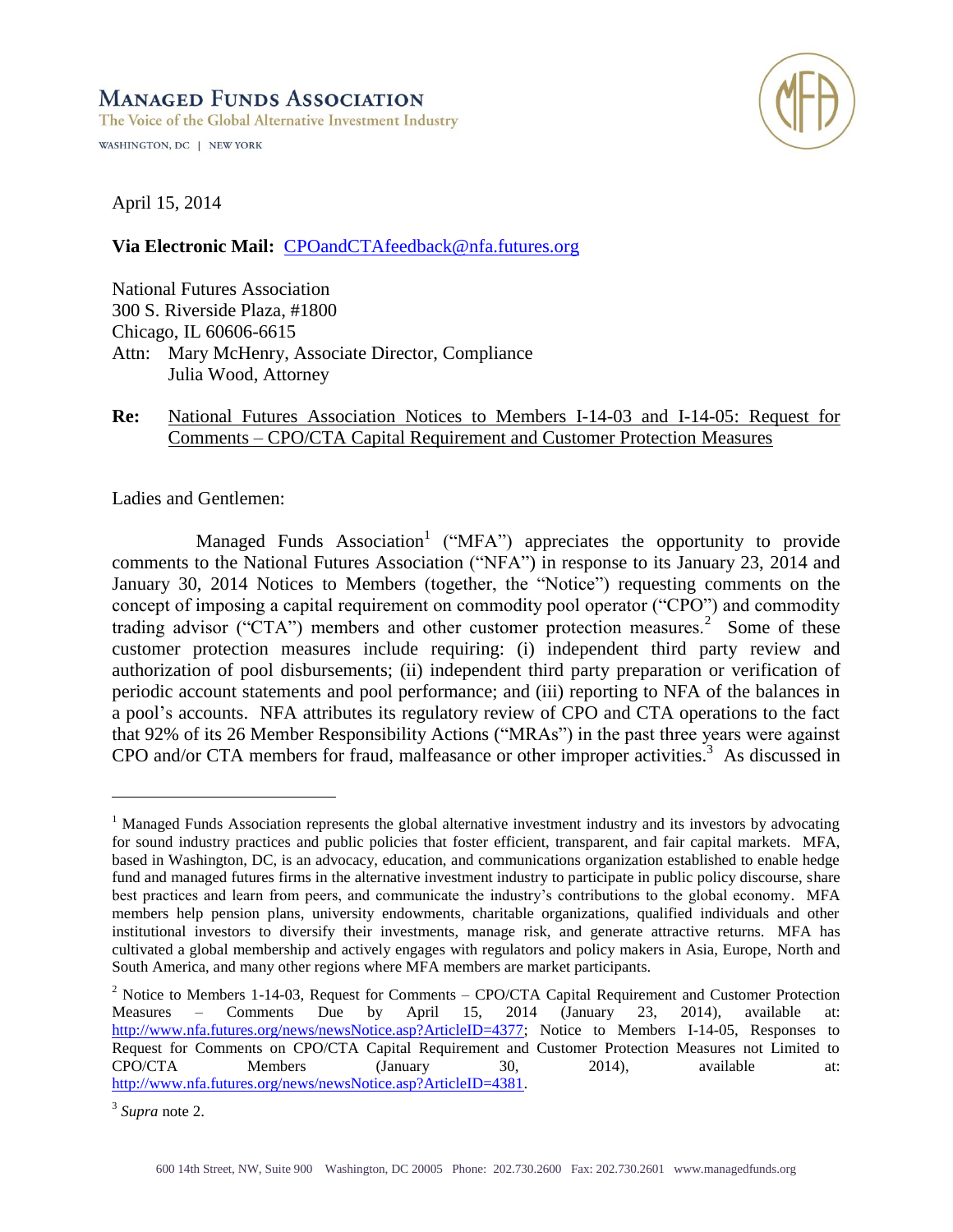National Futures Association April 15, 2014 Page **2** of **16**

this letter, existing Commodity Futures Trading Commission ("CFTC") and NFA rules and regulations comprehensively regulate CPOs and CTAs, and already provide substantial customer protection. As explained in more detail below, we believe that a capital requirement would not address concerns about fraud in a meaningful way and would add substantial costs for CTAs and CPOs.

# **I. General Comments**

MFA and its members strongly support the critical role that NFA plays in its oversight function of CPOs and CTAs, and its efforts to protect investors. We agree that the protection of customer funds is a paramount concern, and acknowledge the importance of NFA's role in this regard. Undisputedly, bad actors harm the entire industry. We respectfully disagree, however, that the MRAs of the last three years support a need for either capital requirements or changes in the current regulatory structure applicable to CPO and CTA operations. In reviewing the MRAs of the last three years, we make the following observations:

- The MRAs generally involved malfeasance or fraud, which we believe capital requirements are unlikely to deter. In fact, we note that one of the MRAs was against an introducing broker ("IB") subject to a capital requirement for fabricating bank statements with the deliberate intention of deceiving NFA regarding the firm's capital position.<sup>4</sup>
- The 26 bad actors from the MRAs represent a fraction of the industry and of NFA's membership— $0.6\%$  to be exact.<sup>5</sup>

Totally eliminating fraud is an impossible task, no matter how noble the effort. NFA has not demonstrated any correlation between maintaining a capital requirement and eliminating fraud. We do not believe the implementation of the measures discussed in the Notice will result in more than a negligible, if any, increase in customer protection. In any case, we are concerned that the burdensome costs associated with implementing the various measures would substantially outweigh any incremental benefits.

# **II. Executive Summary**

MFA has carefully considered NFA's inquiries in the Notice and urges NFA to consider the following arguments against proposing the measures:

A. **Capital requirements will not ensure greater protection for customer funds.** The referenced MRAs all involve fraud, malfeasance or other improper activity. Capital requirements cannot prevent, or help NFA detect, bad actors. In addition, a lack of

 $\overline{a}$ 4 See In the Matter of IFINIX Futures Inc., NFA Case No. 11-MRA-005, August 18, 2011, available at: [http://www.nfa.futures.org/basicnet/CaseDocument.aspx?seqnum=2971.](http://www.nfa.futures.org/basicnet/CaseDocument.aspx?seqnum=2971)

<sup>5</sup> According to its website, NFA had 4,174 total members as of February 28, 2014. *See*  [http://www.nfa.futures.org/NFA-registration/NFA-membership-and-dues.HTML.](http://www.nfa.futures.org/NFA-registration/NFA-membership-and-dues.HTML)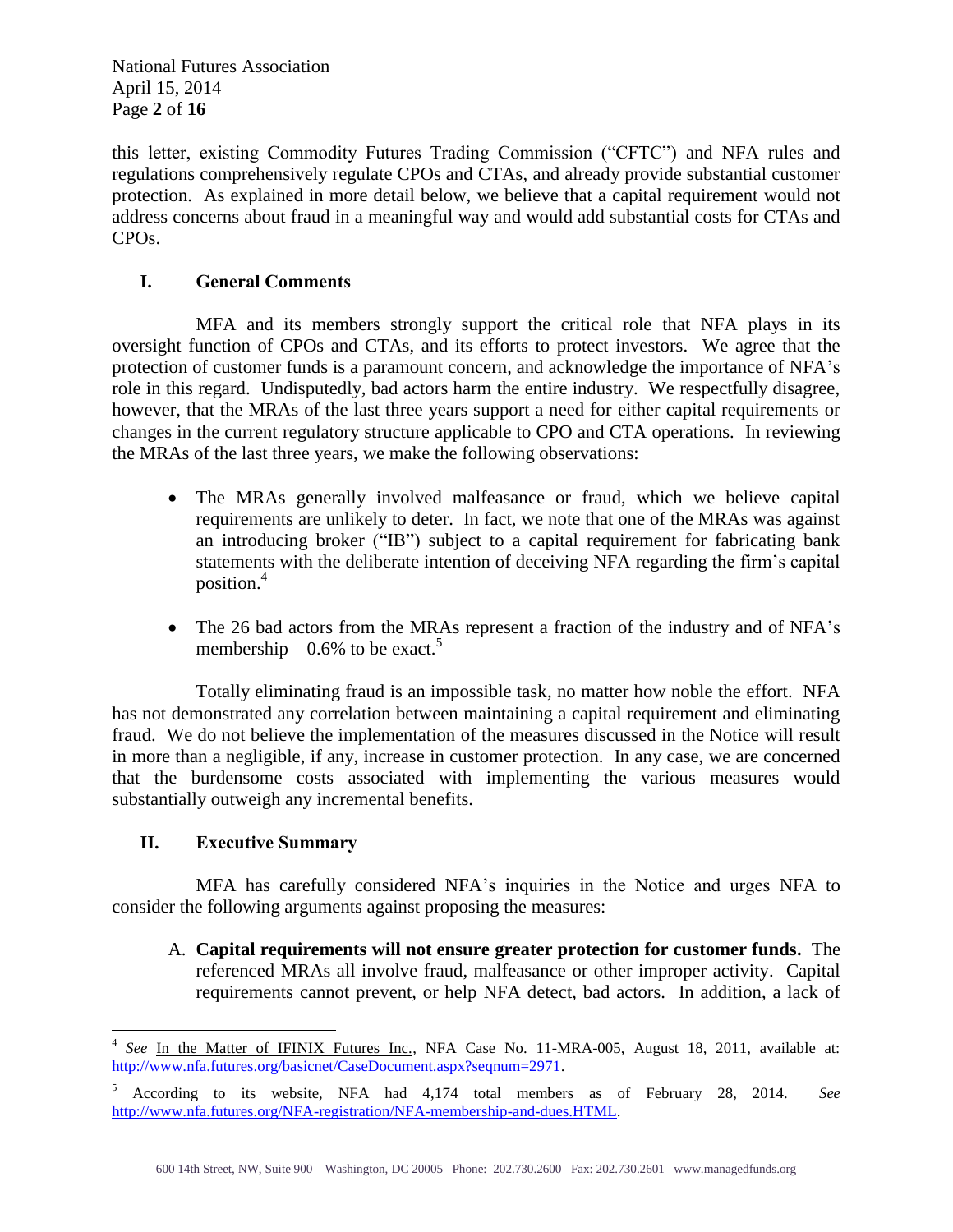$\overline{a}$ 

capital, on its own, will not necessarily lead to misappropriation of customer property.

- B. **Capital requirements are not necessary to prevent harm to investors following business disruptions.** Firms that meet capital requirements are not immune from business disruptions. Further, firms that experience capital shortages can liquidate in a manner prescribed by their organizational documents and any applicable laws.
- C. **Substantial regulatory protections already exist.** A plethora of existing CFTC and NFA rules protect customer funds. NFA should continue to leverage information garnered in firm reports and examinations to identify bad actors. In addition, many firms are subject to protective rules as investment advisers ("RIAs") registered with the Securities and Exchange Commission ("SEC").
- D. **CPOs and CTAs come in varying sizes and structures, including natural persons.** Many more non-traditional CPOs exist because of the 2012 CFTC rule changes.<sup>6</sup> Therefore, there is no apparent single factor upon which to base a capital requirement.
- E. **Capital requirements would be costly and complicated to implement and monitor.** A capital rule that would accommodate the diversity of firms in the market would have to be extremely detailed and potentially would require constant revision. NFA and its members would need to hire and train additional staff. Such member costs might be passed through to advisory clients and pool investors.
- F. **The harmful effects of imposing capital requirements would outweigh potential benefits.** The increased costs associated with maintaining capital requirements would increase the barriers to entry for emerging CPOs and CTAs. As fewer firms enter the marketplace and trade commodity interests, there would be reduced competition for advisory services and market liquidity. Instead, firms may choose to operate outside of the regulatory structure to avoid such capital requirements. Moreover, as noted, we do not believe that a capital rule would reduce fraud.
- G. **Requiring independent third party authorization for disbursements of pool funds would be burdensome given the large number of pool disbursements.**  Industry practices vary, but a third party agent is not a meaningful protection against fraud.Rather, the process of obtaining such consent multiple times a day may hinder the investment and other operations of the pool. Moreover, third parties may be unwilling to accept such role, and mandating such a requirement would increase service costs.

<sup>&</sup>lt;sup>6</sup> See Commodity Pool Operator and Commodity Trading Advisors: Amendments to Compliance Obligations, 77 Fed. Reg. 11252 (February 24, 2012) ("4.13(a)(4) Rescission Release"), rescinding the exemption from CPO registration provided in §4.13(a)(4).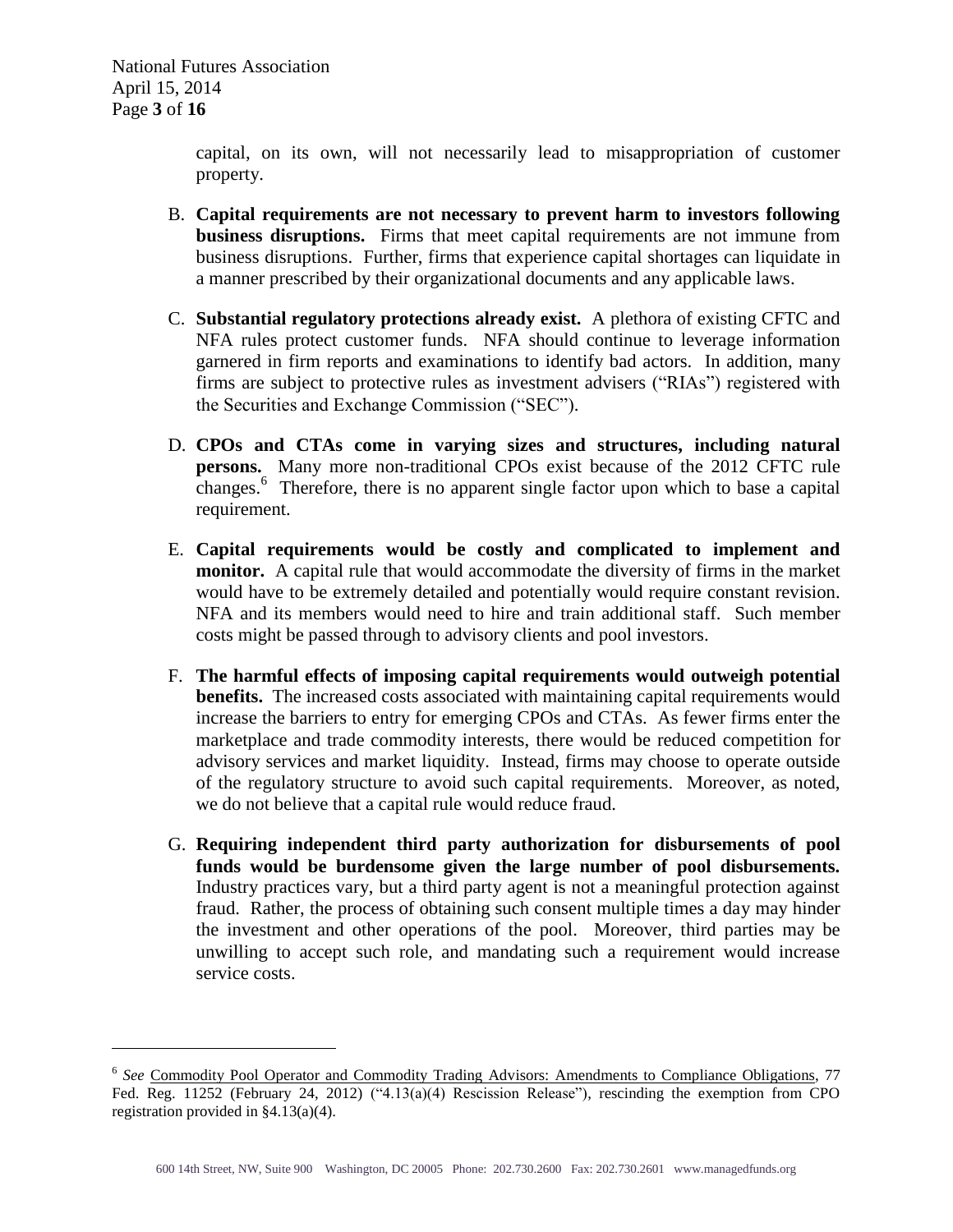National Futures Association April 15, 2014 Page **4** of **16**

- H. **The costs of implementing the additional customer protection measures discussed in the Notice would overwhelmingly outweigh their benefits.** Hiring a third party to perform net asset value ("NAV") valuation and prepare monthly and quarterly reporting is unnecessary, especially for pools that trade only liquid, exchange-traded instruments. NFA reviews performance results for non-exempt pools as part of its audit process as do the pools' outside auditors. Completing daily balance reporting of pool assets would be difficult given the large number of accounts and counterparties.
- I. **NFA requested comments on whether inactive members should have their memberships terminated.** We understand that NFA has an interest in ensuring that in making investment decisions, customers do not gain a false sense of security from an entity's membership status. We also believe that NFA should have a process for terminating memberships for those persons that truly have abandoned their memberships. We believe, however, that NFA should not automatically terminate memberships for the following reasons: (i) *de minimis* exemptions/exclusions are fluid and a member's ability to rely on such an exemption or exclusion may change daily; (ii) maintaining membership ensures seamless business operations; and (iii) NFA should not penalize members for being proactive about NFA membership. At the very least, NFA should allow firms to obtain waivers and/or adopt a notice and grace period before NFA cancels their memberships.

## **III. CPO/CTA Capital Requirement**

NFA requests comments on whether CPOs and CTAs should be subject to capital requirements for purposes of ensuring: (i) greater protection for customer funds; and (ii) that such entities have sufficient funds to operate as a going concern. We do not believe that a capital requirement is either necessary or appropriate for CPOs or CTAs at this time. As mentioned above, the bad actors in the MRAs represent an extremely small fraction of NFA membership and do not evidence a systemic problem among CPOs or CTAs of misappropriating customer assets. In our view, the imposition of a capital requirement would not help to curtail the malfeasant activities identified in the MRAs. In addition, although we appreciate that part of NFA's role is to fill regulatory gaps where such gaps may exist, adequate provisions currently exist under contract and at law to govern the orderly liquidation of a CPO or CTA and minimize potential harm to investors and clients. A capital requirement would be costly for both firms and investors and may lead to a variety of unintended consequences, including decreased competition, increased fees, reduced market liquidity and incentivizing CPOs and CTAs to operate outside of the CFTC's and NFA's regulatory oversight. Any incremental benefit that might be gained from imposing a capital requirement on CPOs and CTAs to ensure that they operate as going concerns would be outweighed by these costs and consequences. Finally, current regulations provide NFA with substantial tools to protect customer funds and NFA should fully utilize such tools before imposing additional regulatory burdens on CPOs and CTAs.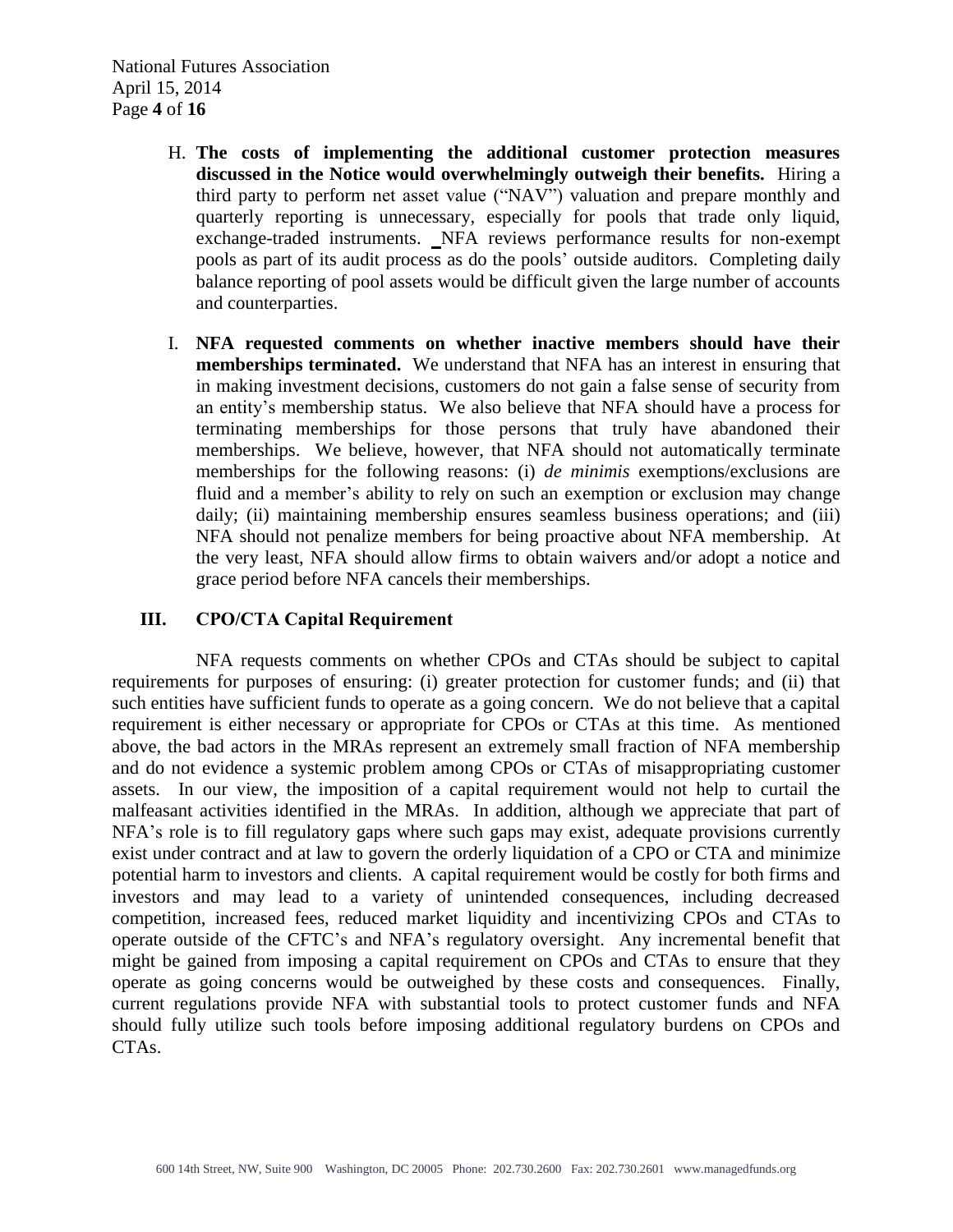National Futures Association April 15, 2014 Page **5** of **16**

#### A. Capital Requirements Will Not Ensure Greater Protection for Customer Funds

The Notice states that, in light of the high number of MRAs against CPOs and CTAs in recent years involving the misuse of customer funds, NFA is exploring ways to strengthen the regulatory structure applicable to CPO and CTA operations in the interest of providing greater protection for customer funds. The imposition of a capital requirement would not have prevented, nor improved NFA's ability to detect, the fraudulent and/or bad faith misuse of customer funds that were the subject of these MRAs. In our review of the MRAs, all of these actions in the last three years involved some form of fraud, malfeasance or other improper activities. 7 None of the MRAs contained any allegations that a CPO's or CTA's failure to maintain an operating reserve in and of itself resulted in a misuse of customer funds or direct harm to investors. A capital requirement would not prevent, or aid NFA in detecting, fraud. Indeed, operators of fraudulent firms may even be tempted to misappropriate client funds in order to meet capital requirements.<sup>8</sup>

We understand that NFA's goal is to ensure that CPOs and CTAs have sufficient capital to operate as a going concern. Part of the concern appears to be that CPOs and CTAs that do not have sufficient assets to operate their businesses will be tempted to misuse customer funds. The recent MRAs simply do not support this premise. As noted above, in almost all of the recent CPO and CTA MRAs cited by NFA that involved misappropriation of customer funds, there was also an element of malfeasance. It does not follow that a lack of capital, on its own, will lead to the misappropriation of client assets or, conversely, that sufficient capital will

8 *Supra* note 4.

<sup>&</sup>lt;sup>7</sup> See e.g., In the Matter of R2 Capital Group LLC and Randell A. Vest, NFA Case No. 13-MRA-009 (Dec. 20, 2013); In the Matter of Novo Trading LLC and Thomas Henry O'Connell, Jr., NFA Case No. 13-MRA-008 (Dec. 13, 2013); In the Matter of AlphaMetrix LLC, NFA Case No. 13-MRA-007 (Oct. 21, 2013); In the Matter of Newport Private Capital LLC, Jonathan M. Hansen and David M. Giunta, NFA Case No. 13-MRA-006 (Sept. 4, 2013); In the Matter of SK Madison LLC and Michael James Seward, NFA Case No. 13-MRA-005 (June 7, 2013); In the Matter of Light Tower Investments, Inc. and Klaus P. Weyers, NFA Case No. 13-MRA-004 (May 22, 2013); In the Matter of Robert Juan Escobio, NFA Case No. 13-ARA-003 (May 1, 2013); In the Matter of James A. Shepherd, Inc., and James A Shepherd, NFA Case No. 13-MRA-002 (March 28, 2013); In the Matter of Prodigy Asset Management LLC and Ezekiel Adbel Rahman, NFA Case No. 13-MRA-001 (Jan. 31, 2013); In the Matter of KS Global Strategies and Khaled Salama, NFA Case No. 12-MRA-008 (Nov. 19, 2012); In the Matter of Peregrine Financial Group, Inc., and Peregrine Asset Management, Inc. (July 9, 2012); In the Matter of Altamont Global Partners LLC and John G. Wilkins, NFA Case No. 12-MRA-006 (June 22, 2012); In the Matter of Level III Management LLC, Level III Trading LLC, and Bruce A. Gwyn, NFA Case No. 12-MRA-005 (June 12, 2012); In the Matter of J Hansen Investments LLC and Jonathan Hansen, NFA Case No. 12-MRA-004 (Feb. 27, 2012); In the Matter of Arista LLC and Abdul Sultan Walji, NFA Case No. 12-MRA-003 (Feb. 2, 2012); In the Matter of BKT Capital Management LLC and Basil Fayadh, NFA Case No. 12-MRA-002 (Jan. 27, 2012); In the Matter of Crabapple Capital Group LLC and Robert Allen Christy, NFA Case No. 12-MRA-001 (Jan. 23, 2012); In the Matter of TS Capital Management LLC, NFA Case No. 11-MRA-008 (Oct. 26, 2011); In the Matter of Denver Difference Energy, LLC and Mukeeze Muwanga, NFA Case No. 11-MRA-007 (Oct. 20, 2011); In the Matter of SureInvestment, LLC and Crosby Wood, NFA Case No. 11-MRA-006 (Sept. 2, 2011); In the Matter of D2W Capital Management LLC, Prestige Capital Advisors LLC and Toby Hunter, NFA Case No. 11-MRA-004 (June 22, 2011); In the Matter of FIN FC LLC and Leon Lourens Wolmarans, NFA Case No. 11-MRA-003 (April 26, 2011); In the Matter of Paron Capital Management, LLC and James D. Crombie, NFA Case No. 11-MRA-002 (March 21, 2011); In the Matter of Trade Dock Capital LLC and Dominique Miguel Da'Cruz, NFA Case No. 11-MRA-001 (March 14, 2011).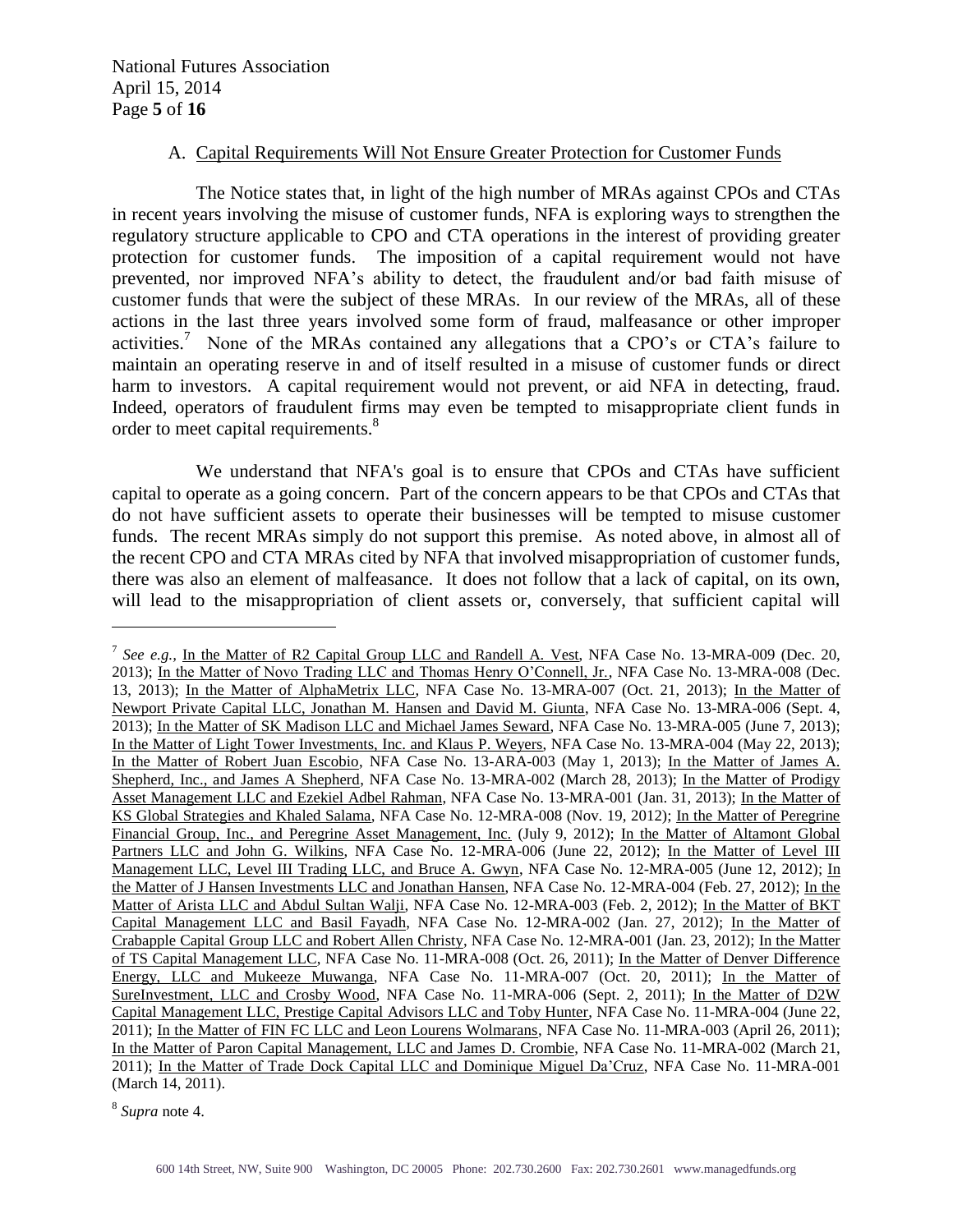National Futures Association April 15, 2014 Page **6** of **16**

prevent misappropriation if the persons operating an entity are inclined to engage in malfeasance. Furthermore, requiring a CPO to maintain a certain capitalization will not prevent misappropriations aimed at covering shortfalls at affiliated entities. We note that the recent complaint against AlphaMetrix, LLC ("AlphaMetrix") alleges that AlphaMetrix misappropriated funds belonging to commodity pools it operated by failing to reinvest approximately \$2.8 million, representing CTA fees that it had agreed to rebate, and transferring the funds to its parent company without its parent having a recognizable claim to those funds. Imposing a capital requirement on AlphaMetrix itself may not have prevented such misappropriation or business disruption because AlphaMetrix's parent was the entity that was short on capital.

Moreover, CTAs are prohibited from accepting and/or controlling customer funds and, therefore, there is theoretically no risk of misappropriation. Instead, a registered futures commission merchant ("FCM") holds all customer funds related to commodity interest trading on deposit in an account controlled by the advisory client. Advisory clients have complete transparency of positions because FCMs are required to send confirmations of all transactions to each account owner. A CTA's client has the ability to withdraw capital from its account at the FCM whenever it wishes. Most importantly, a CTA client can revoke the power of attorney given to the CTA simply by notifying its FCM. Given that it is the advisory client, and not the CTA, that has control over the client's FCM account and the fact that the client has complete transparency to such account, a capital requirement for CTAs is not necessary.

## B. Capital Requirements Are Not Necessary to Prevent Harm to Investors Following Business Disruptions

In addition, NFA appears to assert that an undercapitalized CPO or CTA may be more susceptible to disruptions in business operations, which can harm pool participants and advisory clients. It is not clear that a firm that meets an imposed capital requirement is necessarily less susceptible to business disruptions, and NFA does not offer evidence to support that assertion. We believe that adequate protections already exist by contract and at law to protect pool investors and CTA clients in the event a CPO or CTA is unable to continue operations. If a business does not have sufficient capital to continue as a going concern, both the organizational documents of the business and the laws of its jurisdiction of organization will provide a prescribed method for liquidating the business. In the vast majority of cases, the winddown and liquidation of a CPO or CTA, therefore, should not have a detrimental effect on pool investors or CTA clients. The pools and accounts in which they are invested will be liquidated, and all proceeds to which they are entitled returned in due course. Furthermore, if a CTA does not have sufficient funds to operate its business, and decides to terminate the advisory contract with its client, the client will not be without options. The CTA will typically assist with the liquidation of the assets, and/or the advisory client will be able to enter into an advisory contract with a new CTA. Given the protections that exist by contract and at law when a CPO or CTA terminates its operations, it is not necessary to adopt a capital requirement to protect investors.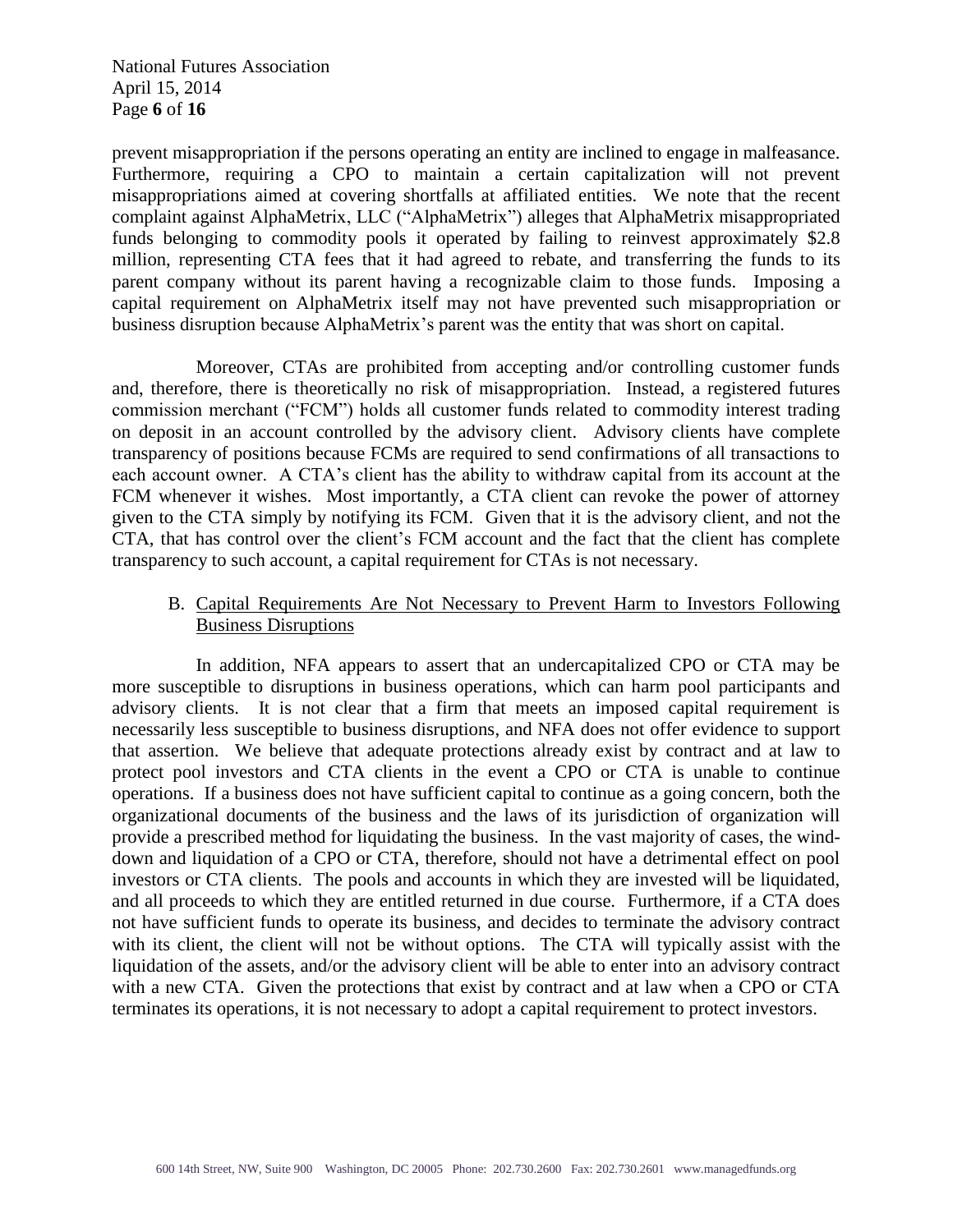National Futures Association April 15, 2014 Page **7** of **16**

#### C. Substantial Regulatory Protections Exist

We strongly believe that the existing regulatory framework provides NFA with effective tools to prevent and detect the misuse of customer funds and monitor the financial "health" of member firms. We urge NFA to consider the plethora of rules already in place that are applicable to CPOs and CTAs, many of which were designed to promote protection of customer assets. Moreover, the more recent amendments to the Commodity Exchange Act ("CEA") by the Dodd-Frank Wall Street Reform and Consumer Protection Act of 2010 (the "Dodd-Frank Act"),<sup>9</sup> as well as rules adopted since the passage of the Dodd-Frank Act, have greatly increased the regulatory obligations of CPOs and CTAs.

- 1. CFTC and NFA Regulatory Protections
	- *a. CFTC and NFA Rules Restrict How CPOs and CTAs Handle Customer Assets*

A number of CFTC and NFA rules prevent CPOs and CTAs from misusing and/or accessing customer funds. Examples of such protective rules include:

- CFTC Rule 4.20 requires a CPO to operate its pools as legal entities separate from the CPO. The rule specifically requires that all funds received from a pool participant must be received in the pool's name, and prohibits a CPO from commingling the property of any pool that it operates with the property of any other person. $10$
- CFTC Rule 4.30(a) prohibits CTAs from soliciting, accepting or receiving client funds in the CTA's name.
- NFA Rule 2-45 prohibits a CPO from lending a pool's assets to the CPO or any entity affiliated with the CPO.
	- *b. NFA Members Are Vetted During the CFTC Registration Process*

As a result of the rescission of CFTC Rule 4.13(a)(4) at the end of  $2012$ ,<sup>11</sup> many more CPOs are now registered with the CFTC and subject to the new CFTC and NFA reporting requirements. As part of the registration process, NFA vets principals and associated persons of CPOs and CTAs. Principals and associated persons must submit fingerprint cards to NFA and disclose both their employment and disciplinary history on Form 8-R. The enforcement of these rules by the CFTC and NFA provides a substantial level of customer protection and helps ferret

<sup>&</sup>lt;sup>9</sup> Pub. L. 111–203, 124 Stat. 1376 (July 10, 2010), available at: [http://www.gpo.gov/fdsys/pkg/PLAW-](http://www.gpo.gov/fdsys/pkg/PLAW-111publ203/html/PLAW-111publ203.htm)[111publ203/html/PLAW-111publ203.htm.](http://www.gpo.gov/fdsys/pkg/PLAW-111publ203/html/PLAW-111publ203.htm)

<sup>10</sup> *See* CFTC Rule 4.20(b) and (c).

<sup>11</sup> *See supra* note 6.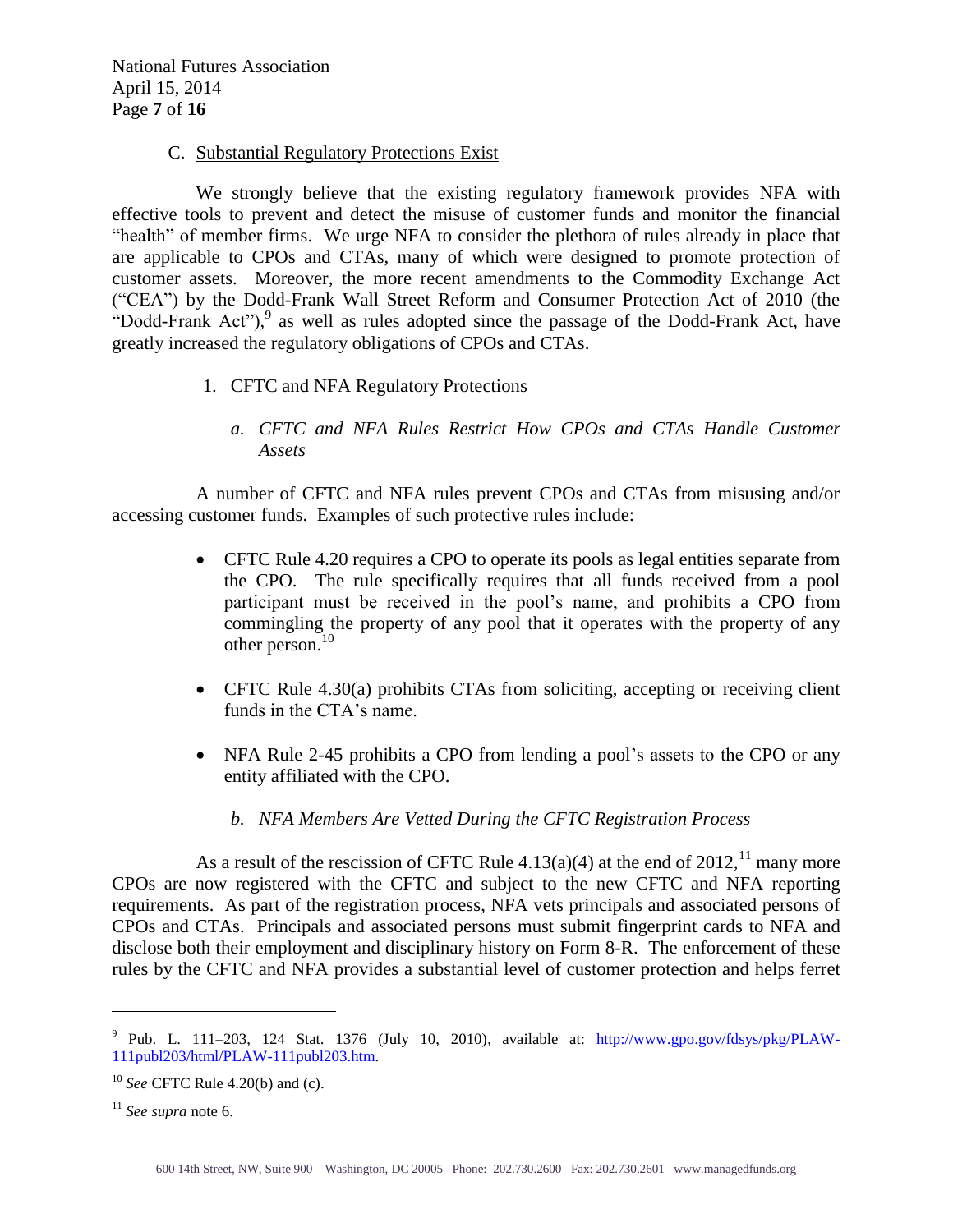National Futures Association April 15, 2014 Page **8** of **16**

out bad actors that threaten the security of customer funds. We do not believe that capital requirements would afford any greater protection against malfeasance.

## *c. NFA Receives Detailed Quarterly Reports and Has Broad Examination Authority*

NFA also has substantial tools to monitor CPO and CTA operations on an ongoing basis. Existing reporting requirements and examination functions are critical to maintaining the integrity of the industry. No doubt, NFA recognizes the tremendous amount of resources that CPOs and CTAs commit to ensuring they remain compliant with current requirements. As noted above, in recent years the CFTC and NFA have imposed significant additional obligations upon CPOs and CTAs. Forms PF, <sup>12</sup> CPO-PQR, NFA-PQR, CTA-PR and NFA-PR provide the CFTC and NFA with detailed information with respect to CPOs and CTAs and their businesses.<sup>13</sup> Also, as discussed in more detail below in Section IV.B., a CPO is obligated to prepare and file annually with NFA audited financial statements for each non-exempt and CFTC Rule 4.7 pool it operates. NFA and CFTC should continue to analyze and review the information in these reports before either organization imposes any new requirements. By analyzing filings—which NFA now reviews with greater frequency— NFA has significantly more data to use to identify potential red flags and inconsistencies as it conducts risk-based examinations.

NFA has broad oversight and examination authority of its members. If in the course of an examination, NFA suspects that a CPO or CTA is likely to misappropriate customer assets, it may ask for more information on potential exposures, policies, and contractual arrangements regarding the disbursement of fund assets, and internal controls in place to prevent the misuse of customer assets. We believe these existing regulatory tools are more effective in protecting customers than capital requirements.

- 2. SEC Regulatory Protections
	- *a. Custody Rule*

 $\overline{a}$ 

In addition to the CFTC and NFA regulatory protections, the clients of many of our members already receive protection under the Investment Advisers Act of 1940, as amended (the "Advisers Act"). Many of our members are subject to additional regulatory requirements as RIAs registered with the SEC. Advisers Act Rule 206(4)-2 (the "Custody Rule") requires an

 $12$  We note that we understand that NFA may not have direct access to Form PF.

<sup>&</sup>lt;sup>13</sup> Forms PF and CPO-PQR solicit various information related to CPOs and the pools they operate, including for each pool operated by a mid-sized CPO, the pool's: (i) administrators, brokers, custodians and auditor; (ii) change in NAV from the beginning of the reporting period to the end of the reporting period; (iii) monthly rates of return; (iv) subscriptions and redemptions; (v) significant creditors; (vi) credit counterparty exposure; (vii) trading and clearing mechanisms; and (viii) schedule of investments. For large pools operated by large CPOs, Forms PF and CPO-PQR also solicit information relating to risk metrics and borrowings. NFA-PQR requests some, but not all, of the foregoing information with respect to all non-exempt CPOs regardless of size. Forms CTA-PR and NFA-PR solicit information relating to the operations of CTAs, including: (i) assets directed by the CTA; (ii) key relationships (including carrying brokers); and (iii) programs traded.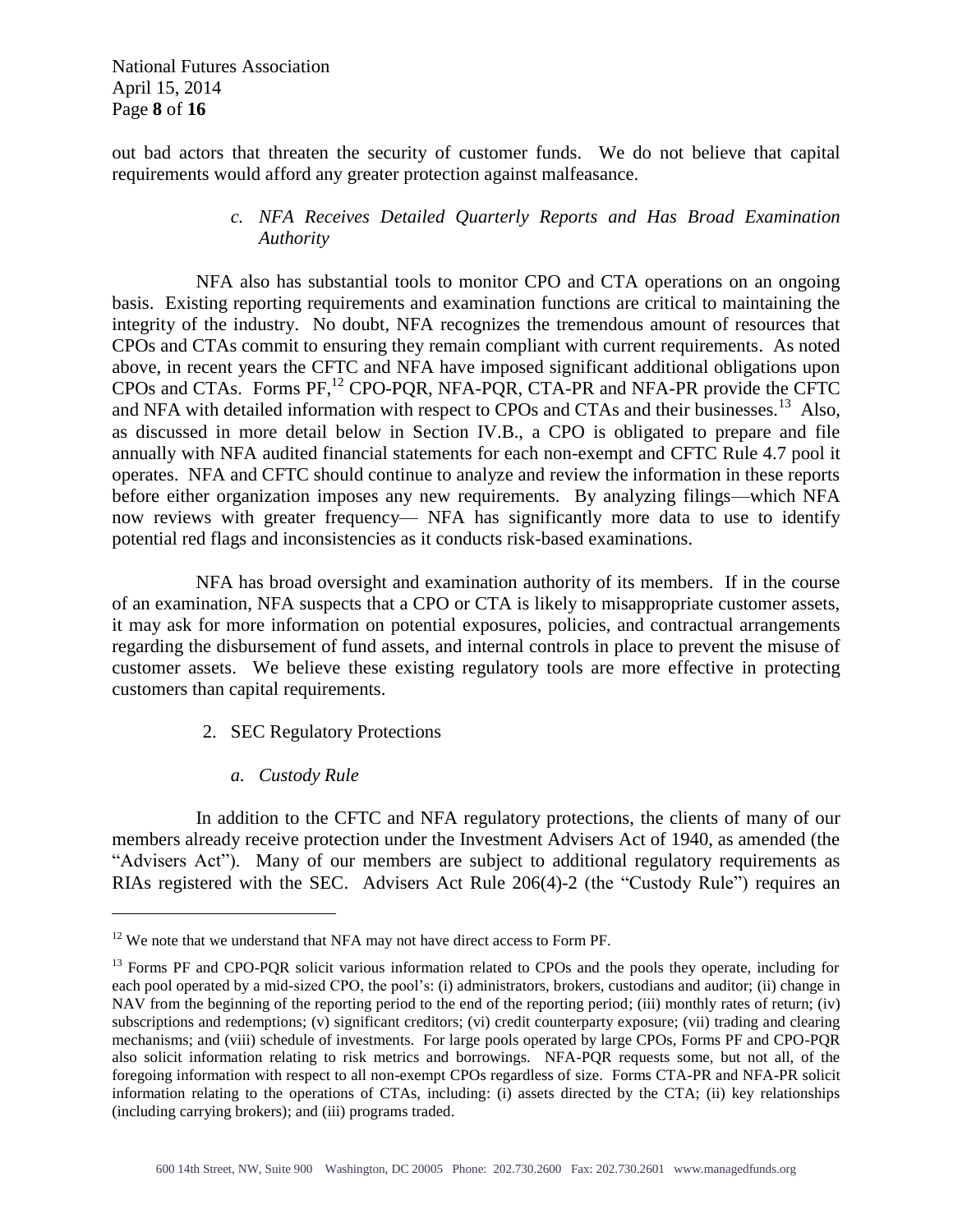National Futures Association April 15, 2014 Page **9** of **16**

RIA that has custody of a client's assets to maintain such assets with a qualified custodian and confirm that the qualified custodian is sending account statements to clients.<sup>14</sup> In addition, an RIA must: (i) be subject to an annual surprise audit to verify client assets; or (ii) if the RIA manages a pooled investment vehicle, the pooled vehicle must be subject to audit by an independent public accountant that is registered with, and subject to regular inspection by, the Public Company Accounting Oversight Board, and meet other Custody Rule requirements.<sup>15</sup>

#### *b. Form ADV Disclosures*

RIAs, as well as advisers relying on certain exemptions from registration, are required to submit and update at least annually all or a portion of Parts 1 and 2A of Form ADV. In addition, they must promptly update their Form ADV throughout the year upon the occurrence of certain material changes. Moreover, various questions on the Form ADV address the custody of client assets, including a list of all brokers and custodians that hold private fund assets managed by the RIA. For example, Item 18(B) of Part 2A requires an RIA to disclose any financial condition that is reasonably likely to impair its ability to meet contractual commitments to clients. We would support adding a similar question to the annual questionnaires completed by CPOs and CTAs.

## D. CPO/CTA Business Structures and Operations Vary Widely

It would be a difficult undertaking to determine what would constitute a sufficient capital level for the vast variety of CPO and CTA firm enterprises. The multitude of CPO and CTA firms vary tremendously in size, business and corporate structure and method of operation. CPOs and CTAs may be standalone businesses or part of larger complex financial institutions. Unlike in the FCM and IB context, there is no readily identifiable formula to employ for a capital requirement for CPO and CTA firms. In addition, many firms have separate CPOs for each pool that they operate and sometimes one or more CPOs per pool. Requiring multiple CPOs in a single business enterprise to maintain minimum capital would be excessively burdensome. Following the broadening of the definition of commodity interests to include swaps and the rescission of CFTC Rule  $4.13(a)(4)$ , in conjunction with the CFTC's staff's expansive interpretation of which persons or entities are CPOs,<sup>16</sup> many different types of business enterprises (*e.g.*, certain securitization vehicles, real estate investment trusts, etc.) have been brought within the CFTC's jurisdiction. The sponsors of such enterprises operate differently than traditional CPOs and CTAs, making it more difficult to set and enforce a uniform standard. In certain circumstances, natural persons may be considered CPOs. Requiring an individual to maintain and disclose a net worth to operate as a CPO would implicate privacy concerns and

<sup>&</sup>lt;sup>14</sup> See Advisers Act Rule 206(4)-2(d)(2), which deems an RIA to have custody of a client's assets if it or a related person holds, directly or indirectly, client funds or securities, or has any authority to obtain possession of them. An investment adviser that also serves as the general partner of an investment fund will be deemed to have custody of the assets of such investment fund.

<sup>15</sup> *See* Advisers Act Rule 206(4)-2(b)(4).

<sup>16</sup> *See id. See also* 4.13(a)(4) Rescission Release at 11263, where the CFTC staff took the view that absent an exemption or exclusion "one swap contract would be enough to trigger the [CPO] registration requirement".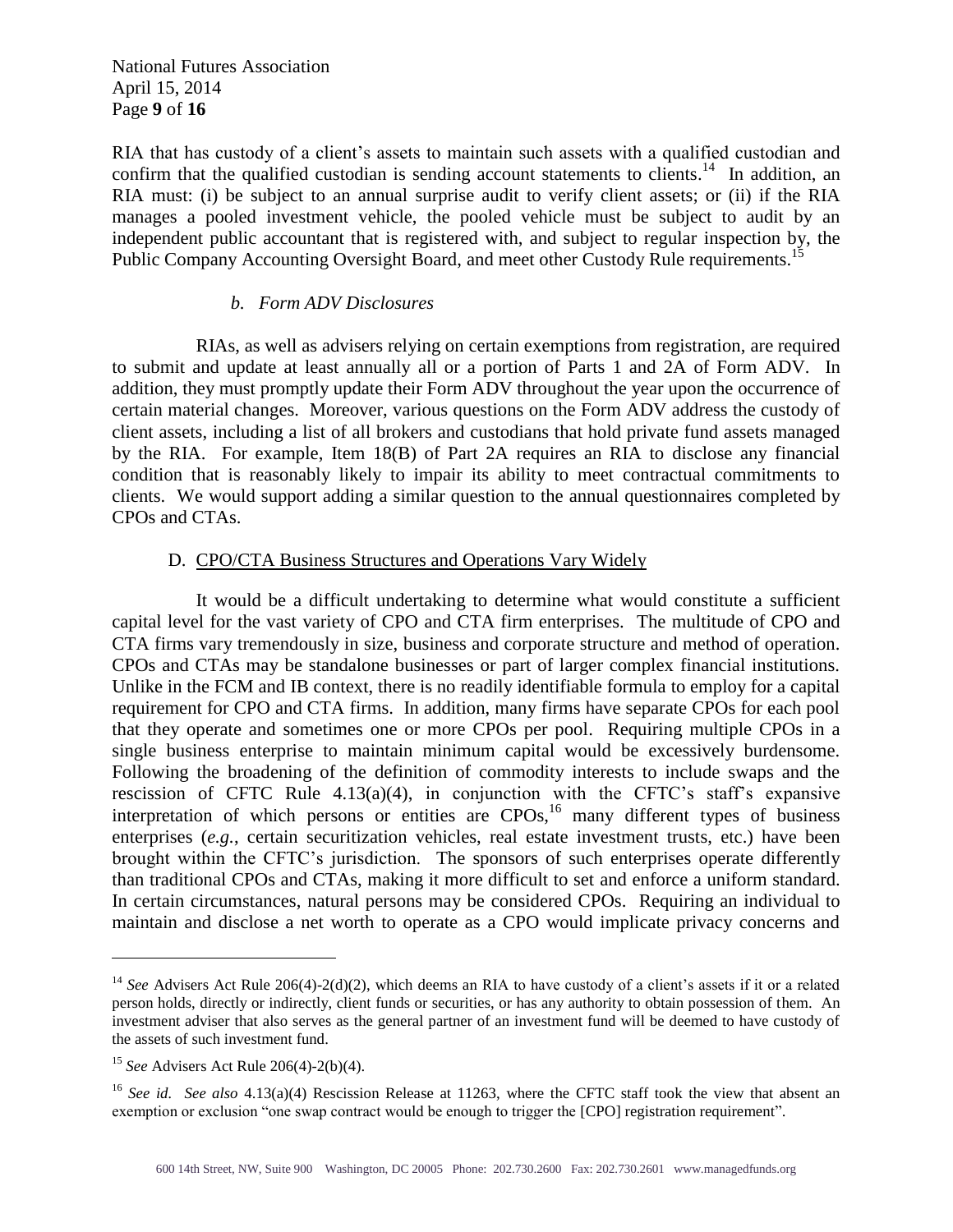National Futures Association April 15, 2014 Page **10** of **16**

would not be appropriate. Furthermore, in adopting CFTC Rule 4.7, the CFTC recognized that certain investors are sophisticated enough to perform their own diligence on their CPOs.<sup>17</sup> Given the wide variety of CPO and CTA firms and structures, there is no apparent single factor upon which to base a capital requirement.

## E. Compliance Costs Will Be Significant

Capital requirements are costly to monitor for both CPO/CTA firms as well as NFA. Such requirements would be a fundamental change to the CPO and CTA business model and regulatory landscape for many reasons. For example, firms may need additional employees and systems to ensure that they maintain capital in the proper accounts at all times. Moreover, as with any new complex regulation, CPOs and CTAs likely would need to seek the guidance of legal counsel, accountants, and other advisors to help them comply, which would increase the CPO's and CTA's operating expenses. Further, if a significant portion of a firm's capital is tied up in order to meet mandatory capital levels, the firm may need to enter into costly financing arrangements to bridge the payment of firm expenses. Any increase in the operating expenses of a CPO and/or CTA will put upward pressure on the administrative and management fees charged to pool investors and advisory clients. NFA will also need to hire and train additional staff and/or develop technology solutions to investigate and confirm whether its members are maintaining capital levels. Given the current regulations available to NFA to protect customer funds, as discussed above, we do not believe that imposing increased costs on CPOs, CTAs and their customers would be justified.

## F. Negative Consequences of Capital Requirements Outweigh Potential Benefits

The potential effectiveness of a minimum capital requirement in achieving NFA's goal of better protecting customer funds would be outweighed by the unintended consequences of such a requirement, including reduced competition and liquidity in the derivatives markets. Capital requirements would increase the barriers to entry and, therefore, would reduce the investment options for customers. With fewer investment options and less competition in the marketplace, advisory and administrative fees will likely increase to the detriment of advisory clients and pool investors. A capital requirement also could harm market liquidity. As CPOs weigh the costs and benefits of registration, compliance with another requirement (in addition to the many that already exist) could cause firms to decide not to register. Thus, CPOs and CTAs may limit their commodity interest trading activities so that they are eligible to rely on exemptions from registration. If CPOs and CTAs chose to limit their commodity interest trading because of a new regulation, it would lead to less liquidity in the derivatives markets. In addition, it would lead to an increased number of CPOs and CTAs legally operating outside of the current regulatory structure that offers the extensive protections described above. As a result, NFA (and the CFTC) would lose a crucial means of monitoring the activities of a significant number of CPOs and CTAs. A capital requirement, therefore, would be counterproductive to the very goals NFA is trying to achieve.

<sup>17</sup> *See infra* Section IV.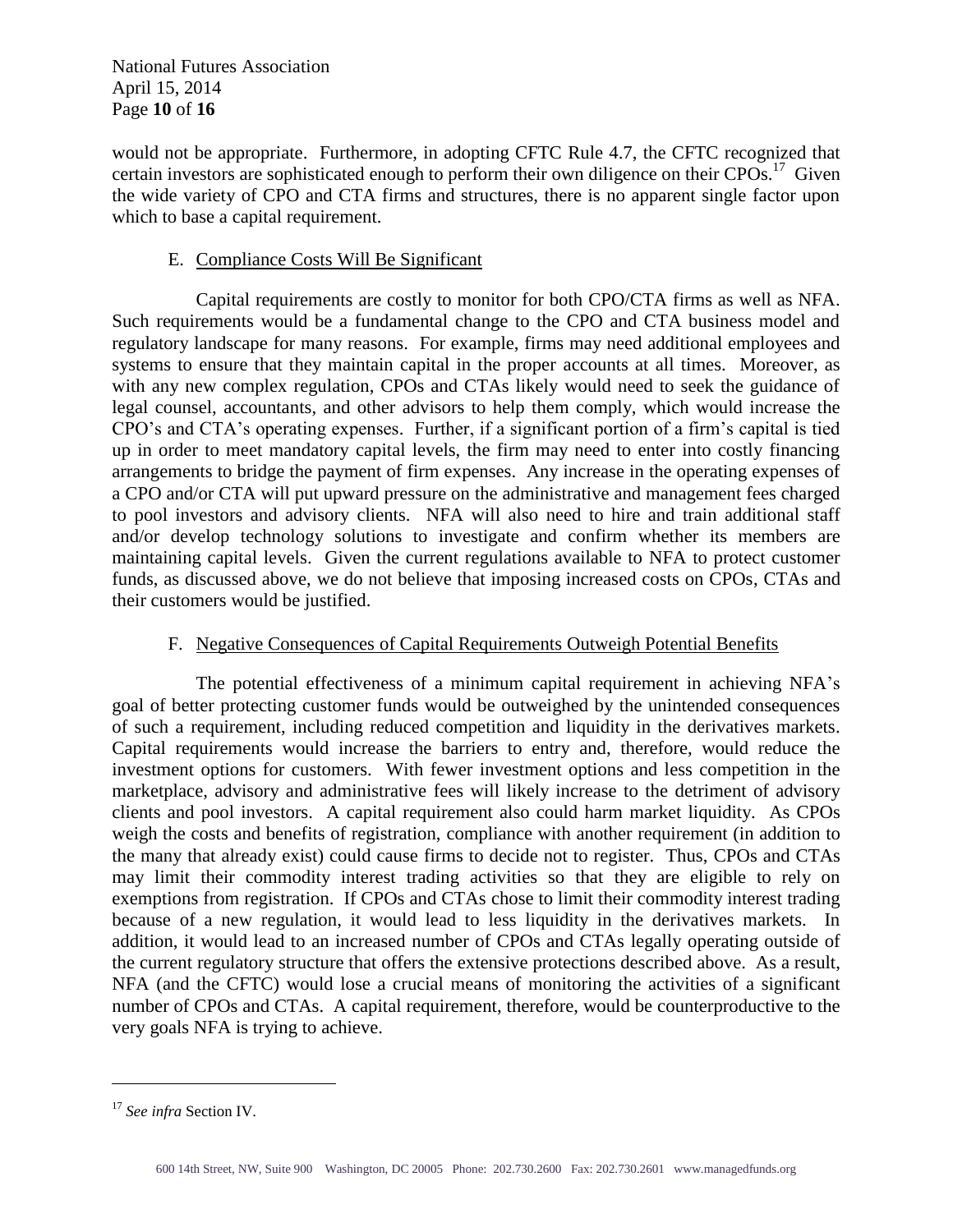## G. Capital Requirement Previously Rejected by CFTC and Congress

The CFTC considered and rejected a capital requirement for CPOs during the 1970s when the federal regulatory structure for pools was implemented. Neither the CFTC nor Congress appears to believe that capital requirements are necessary for CPOs. In the 1977 proposing release for the CFTC Part  $\frac{1}{4}$  regulations<sup>18</sup> setting forth a comprehensive scheme for the regulation of CPOs, the CFTC sought comments on certain restrictions that historically state regulatory authorities had imposed.<sup>19</sup> One such restriction was a minimum net worth requirement for CPOs. In considering such a requirement, the CFTC identified concerns similar to those expressed in the Notice, but ultimately chose not to impose minimum capital requirements on CPOs or CTAs. Similarly, leading up to the adoption of the Dodd-Frank Act, Congress discussed the potential imposition of capital requirements on investment advisers, but ultimately decided not to enact such requirements.

## **IV. Other Customer Protection Measures**

We have also considered the additional customer protections measures for which NFA has requested comment. As discussed in more detail below, generally, we think that the costs of implementing these measures would overwhelmingly outweigh their benefits. In addition, due to the complexity of the operations of CPOs and CTAs, certain of the measures would be extremely impractical to implement. Many CPOs and CTAs have expended significant amounts on developing bespoke accounting systems that third party service providers cannot replicate easily. Further, involving additional third parties in the functioning of the business of a CPO or CTA exposes the firm to increased potential confidentiality breaches. Even if implemented, the suggested measures do not necessarily protect against fraudulent activities that have been the subject of some recent MRAs. Finally, as noted herein, many existing regulatory protections already address such concerns.

We also note that in adopting CFTC Rule 4.7, the CFTC recognized that certain investors are sophisticated enough to protect their own interests. Sophisticated investors often demand additional information from CPOs and CTAs, perform extensive due diligence and/or negotiate individualized terms prior to investment. As such, the CFTC limited the disclosure, recordkeeping and reporting obligations of CPOs that operate funds offered solely to qualified eligible persons ("QEPs") and CTAs that advise solely QEPs. Should NFA seek to implement additional customer protection measures, we urge NFA to propose a consistent regulatory approach and exempt CPOs and CTAs relying on CFTC Rule 4.7 from compliance with such additional obligations.

## A. Independent Third Party Authorization for Disbursements of Pool Funds

NFA requests comment on whether it should propose a rule that requires an independent third party to review and authorize a CPO's disbursement of pool funds. Whether

<sup>&</sup>lt;sup>18</sup> Commodity Pool Operators: Proposed Comprehensive Scheme for Regulation, 42 Fed. Reg. 9265 (Feb. 15, 1977.

<sup>19</sup> *See id*. at 9270, note 14.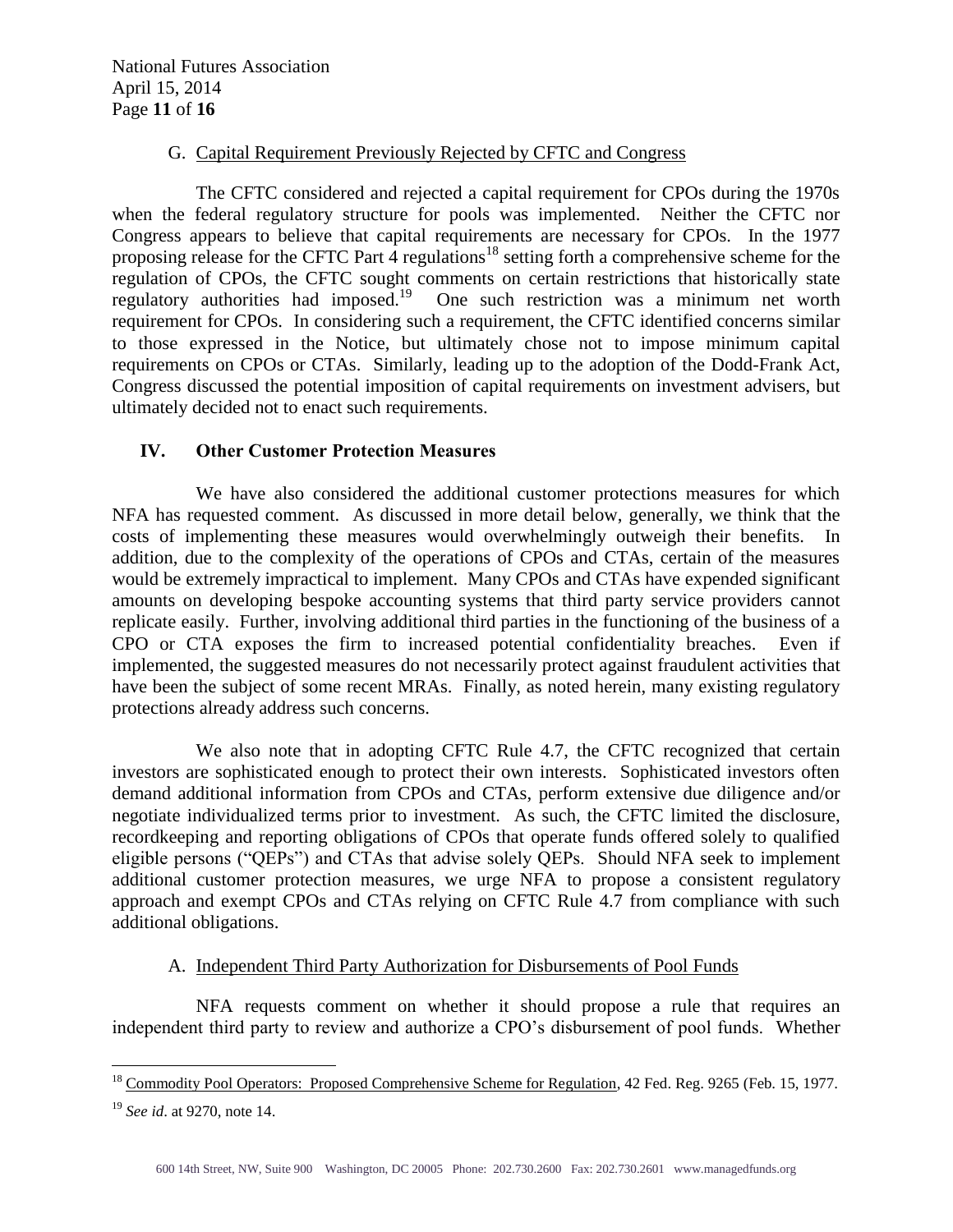National Futures Association April 15, 2014 Page **12** of **16**

such a rule is feasible depends, in part, on the particular business operations of a CPO. As discussed above, CPOs come in varying types, sizes and structures, and the pools they operate employ a diverse number of investment strategies. A requirement that may be workable and appropriate for certain CPOs, may not be workable or appropriate for others. Industry practice varies.

Although many CPOs utilize the services of third party administrators to assist in the operation of their pools, other CPOs do not. For example, CPOs that are affiliated with larger financial institutions may choose to use expertise that they have already invested in developing internally, rather than retaining the services of a third party administrator, which could result in lower pool expenses. For CPOs without third party administrators, simply requiring them to retain and turn over specified responsibilities to such entities would be a fundamental change to their business models and could significantly increase pool operating costs. For CPOs that retain third party administrators, it still may be impractical, costly, and inefficient to require the CPO to engage that third party to review and approve every disbursement of pool assets. Disbursements of pool funds are made on a periodic basis, sometimes daily, for multiple purposes, including to: (i) pay service providers of the pools, including administrators, FCMs, brokers, custodians, research services, lawyers and accountants; (ii) make investments; (iii) meet margin calls; (iv) pay investment advisory fees; and (v) fund withdrawals and redemptions. Depending on the size of the pool and the nature of its trading, such disbursements may number in the tens of thousands over the course of a year.

Thus, requiring independent review and authorization of each disbursement could be unduly burdensome, may hinder the investment and other operations of the pool and – of critical importance – could introduce additional risk into the system. It would increase risk, for example, if imposition of such a requirement were to delay a pool in meeting a margin call. Failure of a third party to approve the transfer of pool assets to satisfy a margin call on a timely basis could result in events of default, trigger cross defaults and result in substantial losses for investors – not to mention the potential negative impact on the FCM and clearinghouse involved. We note also that, if NFA required CPOs and CTAs to have disbursements independently approved, it could considerably delay the return of capital to redeeming investors.

If, however, NFA feels that it is necessary to impose some level of review on a CPO's disbursement of pool funds, any such review should be in the nature of an after-the-fact reconciliation, and then, only with respect to funds disbursed from the pool to the CPO. While MFA's members believe that this burden would still outweigh the benefits provided, limiting the review to a post-disbursement process would mitigate the likelihood of disrupting day-to-day business operations, while still providing investors with the comfort of a periodic review of disbursements. Likewise, limiting the scope of the review to disbursements to the CPO would reduce the burden to CPOs and costs to investors.

Part of the answer to the question of whether third party approval of pool disbursements is practical also depends on what NFA means by having a third party "review and authorize" pool disbursements. Certain CPOs currently authorize their pools' outside administrators to make all disbursements on behalf of the pools. Such administrators, however,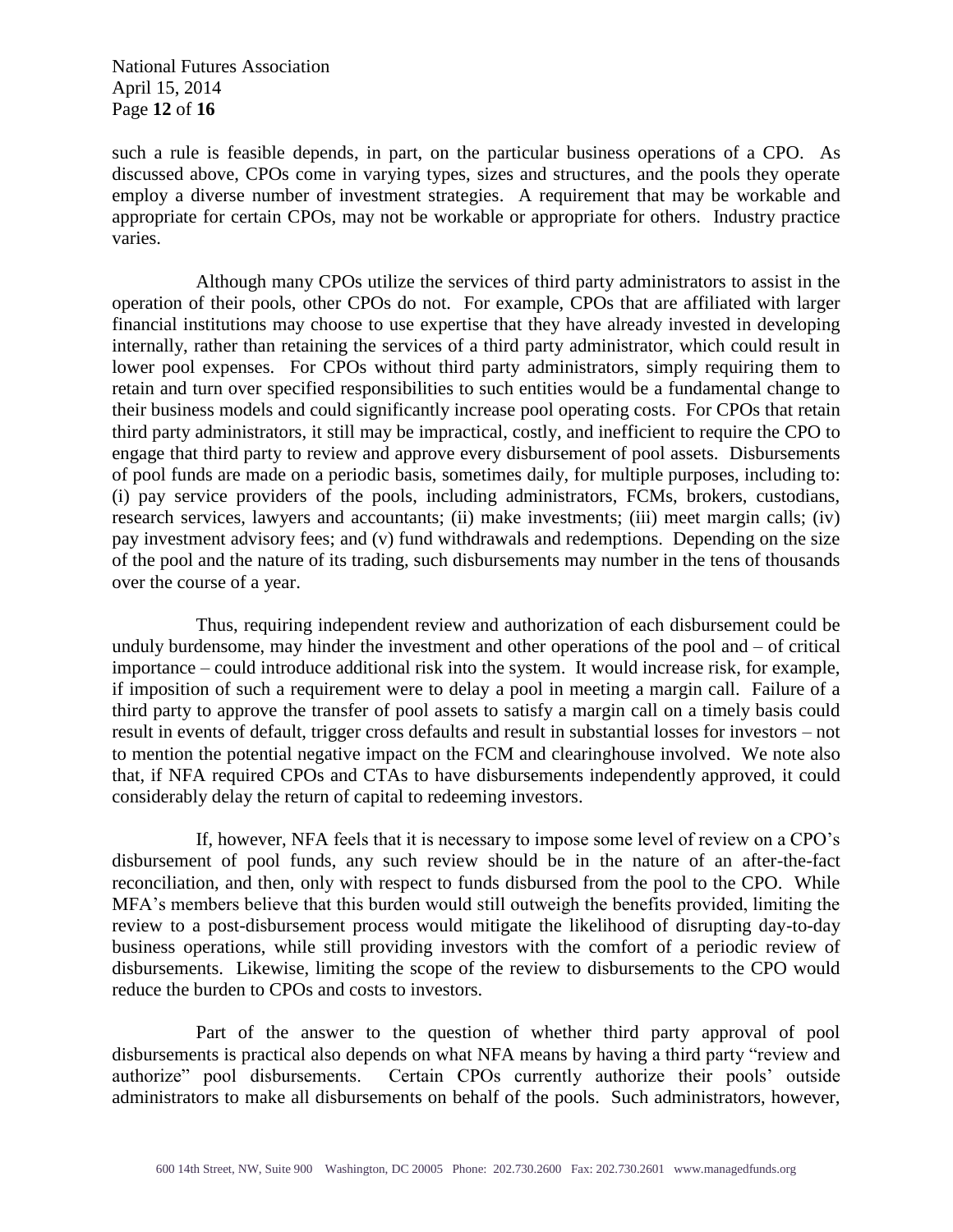National Futures Association April 15, 2014 Page **13** of **16**

do not conduct independent diligence as to the authenticity of the evidence provided. As agents, third parties will not serve as a meaningful check on the actions of the CTA or CPO—they simply will discharge the instructions of their clients. Accordingly, imposing a third party agent requirement will not meaningfully further the goal of preventing fraud. Moreover, it is unclear whether administrators would be willing, or even able, to take on this function. With respect to the cost of such service, we have heard anecdotally that administrators would expect their fees to increase to cover such incremental service. The increased costs associated with such function, which could be substantial if administrators are subject to potential liability, could be passed on to the investors in the pool. As with capital requirements, the potential benefits created by imposing a third party disbursement approval process may be substantially outweighed by the increased costs noted above.

## B. NAV Valuation and Monthly and Quarterly Reporting

NFA asks whether it would be beneficial to have an independent third party prepare or verify account statements periodically as to the value of a pool. Currently, monthly and quarterly statements may be prepared in-house or in conjunction with a third party administrator. Certain administrators also perform various valuation functions including price verification and calculation of NAV. However, whether a pool has an administrator, and the function the administrator plays in NAV valuation, depends upon a number of factors including the complexity of the trading instruments, the size of the fund and the nature of the trading strategy. In the case of complex or bespoke investments, third party administrators generally agree to confirm the valuation methodology used by the CPO rather than perform an independent valuation. Requiring all funds to have a third party administrator that verifies account statements and NAV valuation may be prohibitively costly for small pools and completely unnecessary for pools that trade only liquid, exchange-traded instruments.

In addition, pursuant to CFTC Rules 4.22 and 4.7(b), CPOs are already required to deliver to participants in their pools, and file with NFA, financial statements audited by independent accountants. Such financials include a statement of financial condition and a statement of operations. Independent accountants engaged by the CPO plan and perform an audit to obtain reasonable assurance that the financial statements are free of material misstatements. They do so by performing a review of operating effectiveness of internal control and/or substantive procedures, on a test basis, to provide evidence supporting the CPO's assertions regarding the amounts and disclosures in the financial statements for the period under audit. As part of the annual audit process, the independent accountants confirm the pool's bank and broker balances. An audit also includes assessing the accounting principles used, significant risks and significant estimates made by the CPO, as well as evaluating the overall financial statement presentation. Auditors also determine if the financial statements have been prepared using Generally Accepted Accounting Principles, and, in certain instances, International Financial Reporting Standards, and comply with relevant statutory requirements and regulations. Further, information in monthly, quarterly and annual statements delivered pursuant to CFTC Rule 4.22 or 4.7(b), as applicable, must contain an oath from an authorized representative of the CPO that the information in the statement is accurate and complete.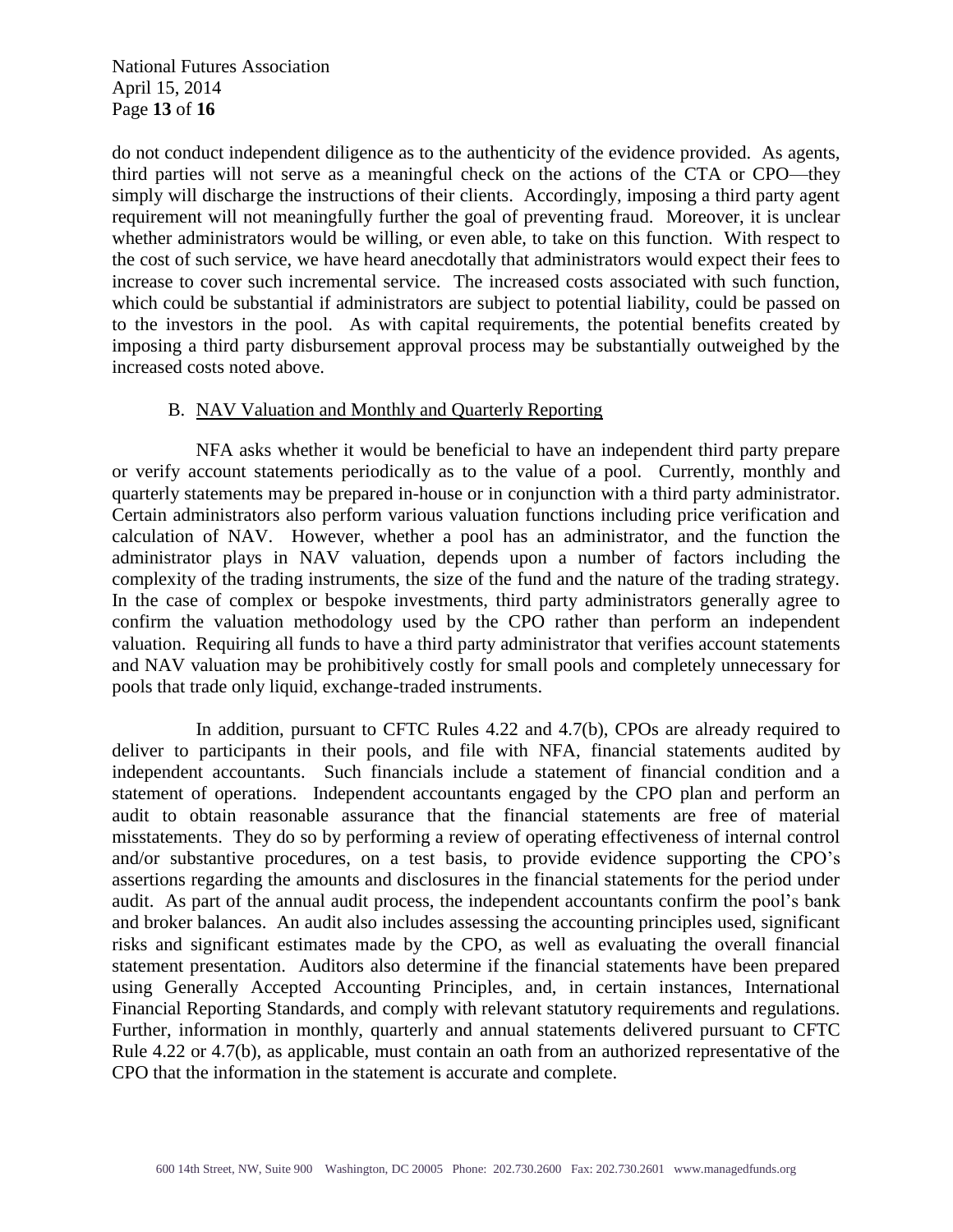National Futures Association April 15, 2014 Page **14** of **16**

#### C. Performance Results

NFA asks whether it should require an independent third party to prepare or verify a pool's performance. As with periodic statements, pool performance results may be prepared inhouse or by a third party. Subject to CFTC and NFA rules, many CPOs prefer to prepare performance statements in-house and present information in ways deemed most meaningful by the CPO and/or as requested by investors. If a CPO is required to outsource the preparation of a pool's performance statements, the CPO and its investors would lose flexibility in the manner and ways performance results are presented. Thus, such outsourcing would be highly disruptive to the CPO and its investors.

Requiring verification of a pool's performance by an independent third party would also add unnecessary cost and expense to investors, as performance results are generally reviewed as part of the annual audit process for each pool because they impact the pool's financial statements. Further, pursuant to CFTC Rule  $4.27(e)(1)$ , an authorized representative of the CPO must affirm that the information contained in Form CPO-PQR, including performance results, is accurate and complete. Thus, as existing regulatory requirements address the verification of performance results, we believe mandating the use of a third party to prepare pool performance tables would add cost but little additional value.

## D. Verification of Pool Assets

NFA requests comment on whether it should require an entity holding the assets of a pool operated by a CPO member (such as a bank or FCM) to report the balance in the pool's account to NFA. The reporting of daily balances of pool assets would be extremely difficult to implement. A pool's assets generally are not maintained in a single account, but instead may be spread across different countries, among multiple accounts with multiple custodians, banks and brokers. During the financial crisis of 2008-2009, many CPOs opened additional accounts for their pools to reduce concentration and diversify pool exposure among financial institutions. In addition, depending on the pool's trading activities, accounts may be opened and closed on a frequent basis. Moreover, certain assets, such as uncertificated instruments and swaps trading off-exchange, are often not held in such accounts. Even if such information could be collected, it is unclear what NFA would be able to learn from the information. Sudden drops in pool assets would more likely be attributed to trading losses or redemptions than misappropriation of funds. As described above in Section IV.B., annual pool audits performed by independent accountants include a confirmation process regarding pool assets. The operational burden and expense of more frequent confirmations would far outweigh any incremental benefit. We note that NFA initially instituted the Form NFA-PQR filings to obtain more frequent information on pools operated by its members. We encourage NFA to continue its analysis of the Form NFA-PQR filings and use its current examination function as an opportunity to spot check pool assets, rather than creating a new process.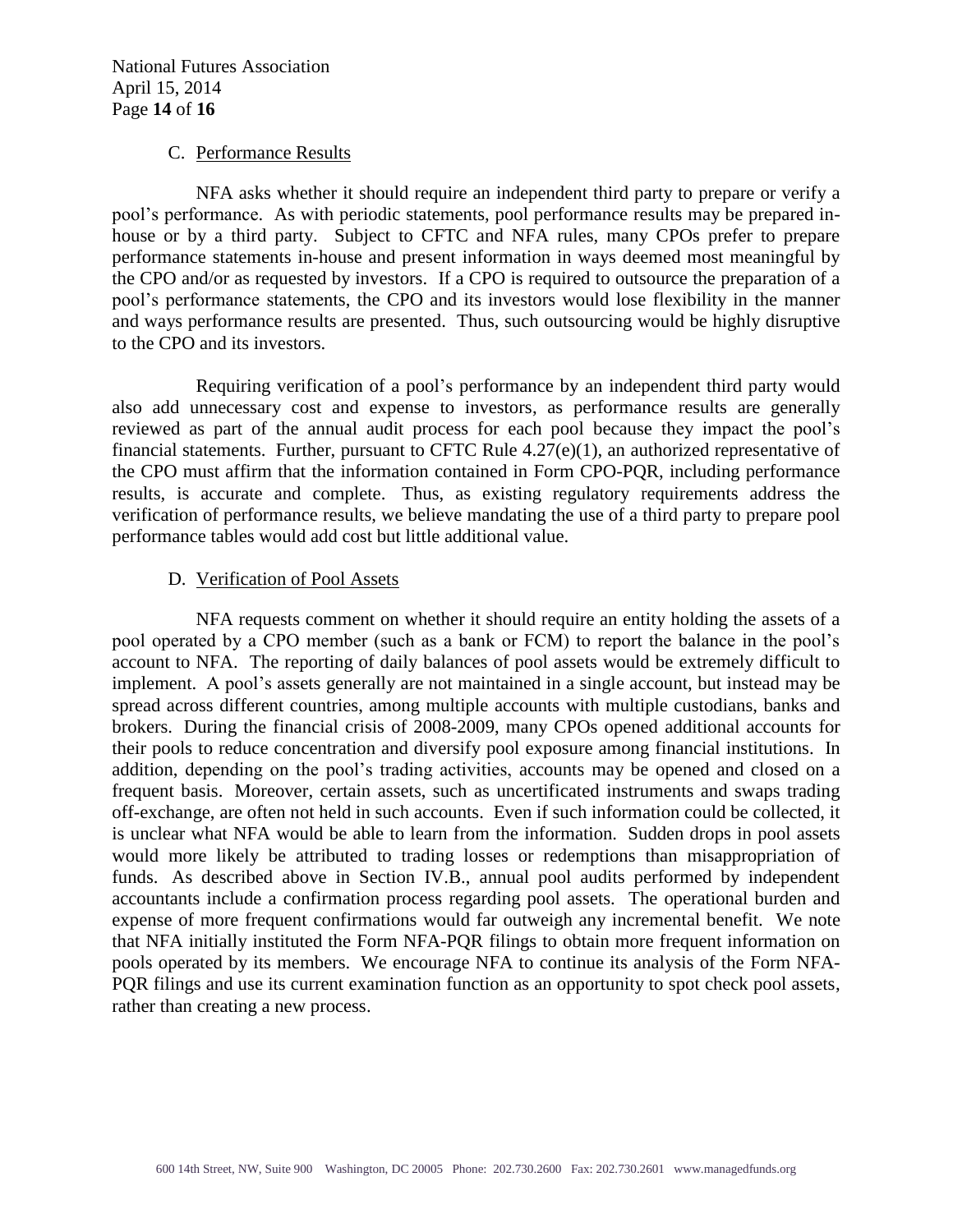## **V. Inactive Members**

NFA seeks comment on whether the membership of "inactive" CPOs and CTAs should be terminated. MFA supports allowing NFA to cancel registration if a registrant truly has abandoned its registration, with appropriate due process. However, we caution against adopting a "one size fits all" approach to the compulsory withdrawal of inactive members. We believe that there are certain valid reasons for CPOs and CTAs to become or remain members of NFA, even if they do not actively and consistently engage in commodity interest activities. Many CPOs operate funds for which they rely on the *de minimis* exemptions and exclusions found in CFTC Rule 4.13(a)(3) and CFTC Rule 4.5. The *de minimis* test is a continuous test that a fund must meet each time it establishes a new commodity interest position. Since commodities trading may fluctuate, CPOs may register and become NFA members to transition such funds seamlessly to non-exempt pools without the delay that the registration process would cause. Firms should not be discouraged from being proactive with respect to future membership obligations.

If NFA requires inactive members to withdraw their NFA memberships, it should provide an opportunity for members to obtain a waiver by providing a rationale for why continued membership is appropriate given their situation. NFA should provide notice and a grace period before terminating a firm's membership.

## **VI. Conclusion**

 $\overline{a}$ 

As discussed, the CFTC and NFA have a robust regulatory framework in place for CPOs and CTAs. In MFA's view, imposing a capital requirement or implementing the other suggested customer protection measures on CPOs and CTAs will not address the concerns NFA identifies in its MRAs. It would, however, fundamentally change the business model of current CPOs and CTAs at great cost, and expand NFA's oversight responsibilities and financial needs to support such responsibilities. We believe the actual benefits from a capital requirement and the other customer protection measures would be insignificant and even incidental, compared to the direct and indirect costs to members and investors, and that there are more effective existing regulatory methods for protecting customers. The measures raised in the Notice would operate simply as an unnecessary barrier to entry, and would not advance NFA's objective of reducing  $frac{1}{20}$ 

 $20$  To the extent that NFA, after reviewing all industry comment letters, determines to pursue any of the measures, we ask NFA to consider whether the CFTC should lead the rulemaking process for such a substantial change to the regulatory scheme.